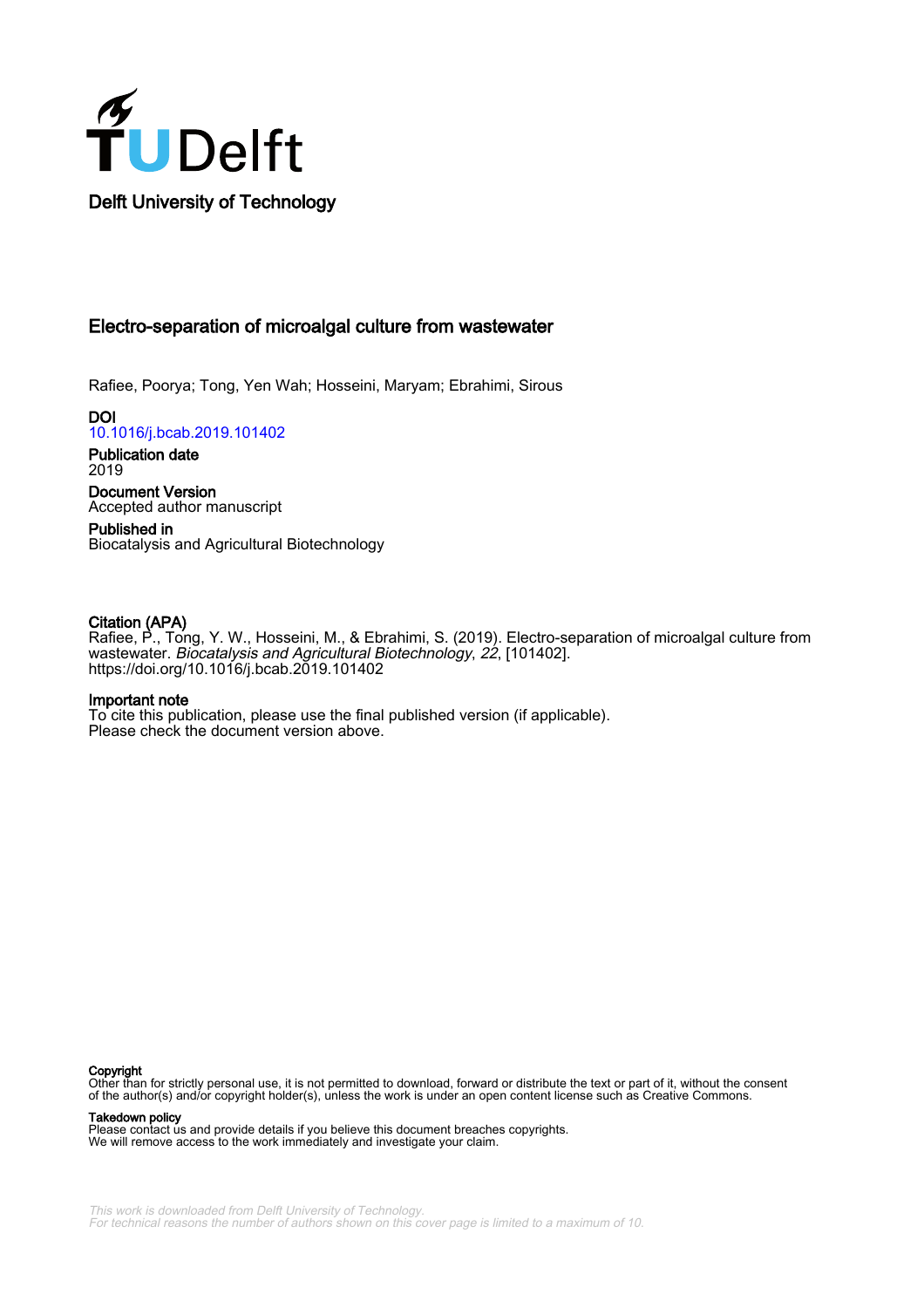| $\mathbf{1}$   | Electro-separation of microalgal culture from wastewater                                                                                  |
|----------------|-------------------------------------------------------------------------------------------------------------------------------------------|
| $\overline{2}$ |                                                                                                                                           |
| 3              | Poorya Rafiee <sup>1</sup> , Yen Wah Tong <sup>2*</sup> , Maryam Hosseini <sup>3</sup> , Sirous Ebrahimi <sup>1,4*</sup>                  |
| 4              | <sup>1</sup> Biotechnology Research Centre, Faculty of Chemical Engineering, Sahand University of Technology, Tabriz, Iran                |
| 5              | <sup>2</sup> Department of Chemical Engineering, National University of Singapore, Singapore                                              |
| 6              | <sup>3</sup> Faculty of Chemical Engineering, Azarbaijan Shahid Madani University, Tabriz, Iran                                           |
| 7              | <sup>4</sup> Department of Biotechnology, Delft University of Technology, Delft, Netherlands                                              |
| 8              | (s.ebrahimi@tudelft.nl)                                                                                                                   |
| 9              | <b>Abstract</b>                                                                                                                           |
| 10             | For further applications of microalgae such as bio-products, microalgal harvesting from its                                               |
| 11             | culture medium (e.g. wastewater) must be studied. This becomes more essential when                                                        |
| 12             | investigating whether or not cells can stay viable to be recycled into the system. Microalgae                                             |
| 13             | culture, wastewater, and a mixture of both were separately electrocoagulated at wastewater                                                |
| 14             | Chemical Oxygen Demand ranging 66-2700 mg. <sup>1-1</sup> and biomass dry weights between 1-8 g.l                                         |
| 15             | <sup>1</sup> . The mixed culture contained species of <i>C. Vulgaris</i> , <i>S. Obliquus</i> , <i>B. Braunii</i> , <i>B. Sudeticus</i> , |
| 16             | and A. Falcatus, since mixed culture technique can reduce the expenses in industrial scales by                                            |
| 17             | eliminating the costly sterilization strategies necessary to avoid contamination. The mixed                                               |
| 18             | samples were successfully separated with the efficiencies between 44-87% and 70-80% at                                                    |
| 19             | different Chemical Oxygen Demand and biomass dry weights, respectively.                                                                   |
| 20             | In addition, it was shown that growth elements of carbon and nitrogen, although at lower                                                  |
| 21             | rates, were consumed confirming the viability of the cells after electrocoagulation. The                                                  |
| 22             | consumption rates for electrocoagulated samples were smaller than non-electrocoagulated                                                   |
| 23             | samples only by 16, 12, and 31% in carbon, nitrate and ammonium concentrations,                                                           |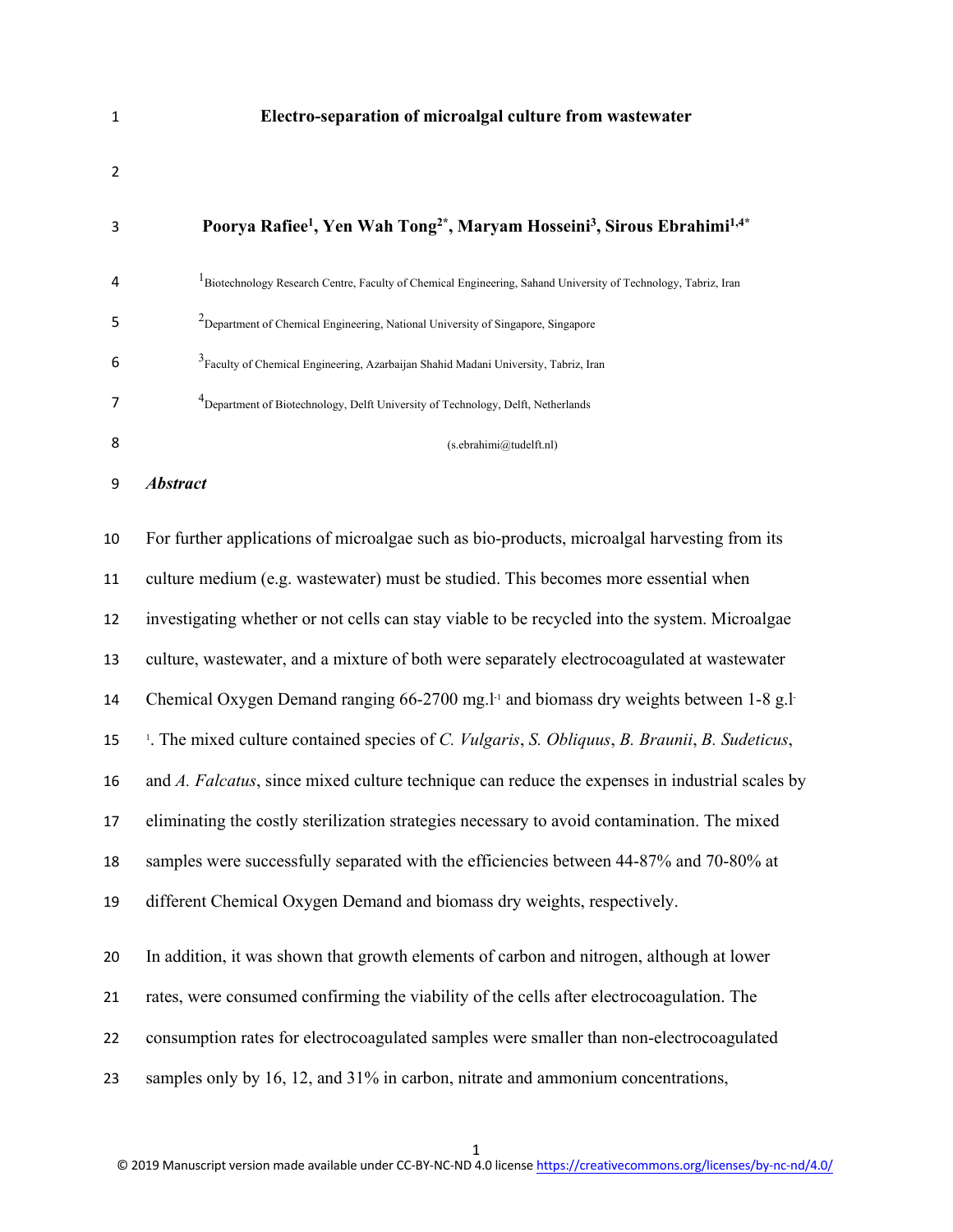respectively. According to the obtained results electrical separation of microalgae could effectively harvest microalgae from wastewater without affecting the viability of the biomass.

*Key words:* Electrocoagulation, Harvest, Microalgae, Mixed culture, Wastewater

**1. Introduction** 

 Renewable energy and treatment of wastewater are two topics of immense importance in the current century. In one hand, the concerns over fossil fuels consumption grow every day, and renewable biofuels seem to be a promising substitute. However, oil crops and waste oil cannot provide the current demand for fuel, and microalgae can be a significant aid as feedstock for biofuel production (Chisti 2007, Christenson and Sims 2011). Microalgae can provide human with a more promising source for biofuel, bio-methane, and many other currently oil-based materials like bio-plastic and fertilizers, needless to mention the cosmetic, medical, and food industries that can benefit from microalgae bioproducts (Chiellini, Cinelli et al. 2008, Roeselers, Van Loosdrecht et al. 2008, Barros, Gonçalves et al. 2015). On the other hand, the shortage of fresh water has led to universal attempts to find sustainable water management strategies. Bio-treatment using microalgae has received attention since the removal of the nutrients is less expensive and more environmental friendly compared to conventional chemical methods (Hoffmann 1998, Christenson and Sims 2011, Abdel-Raouf, Al-Homaidan et al. 2012)

 As a result, it would be a promising idea to use microalgae to treat the wastewater of its nutrients and generate biofuel and other bioproducts. Nevertheless, the most costly stage of microalgae-based technology would be its harvesting from the liquid phase reaching to 20- 60% of the total cost (Sander and Murthy 2010, Nguyen, Le et al. 2019). Many strategies,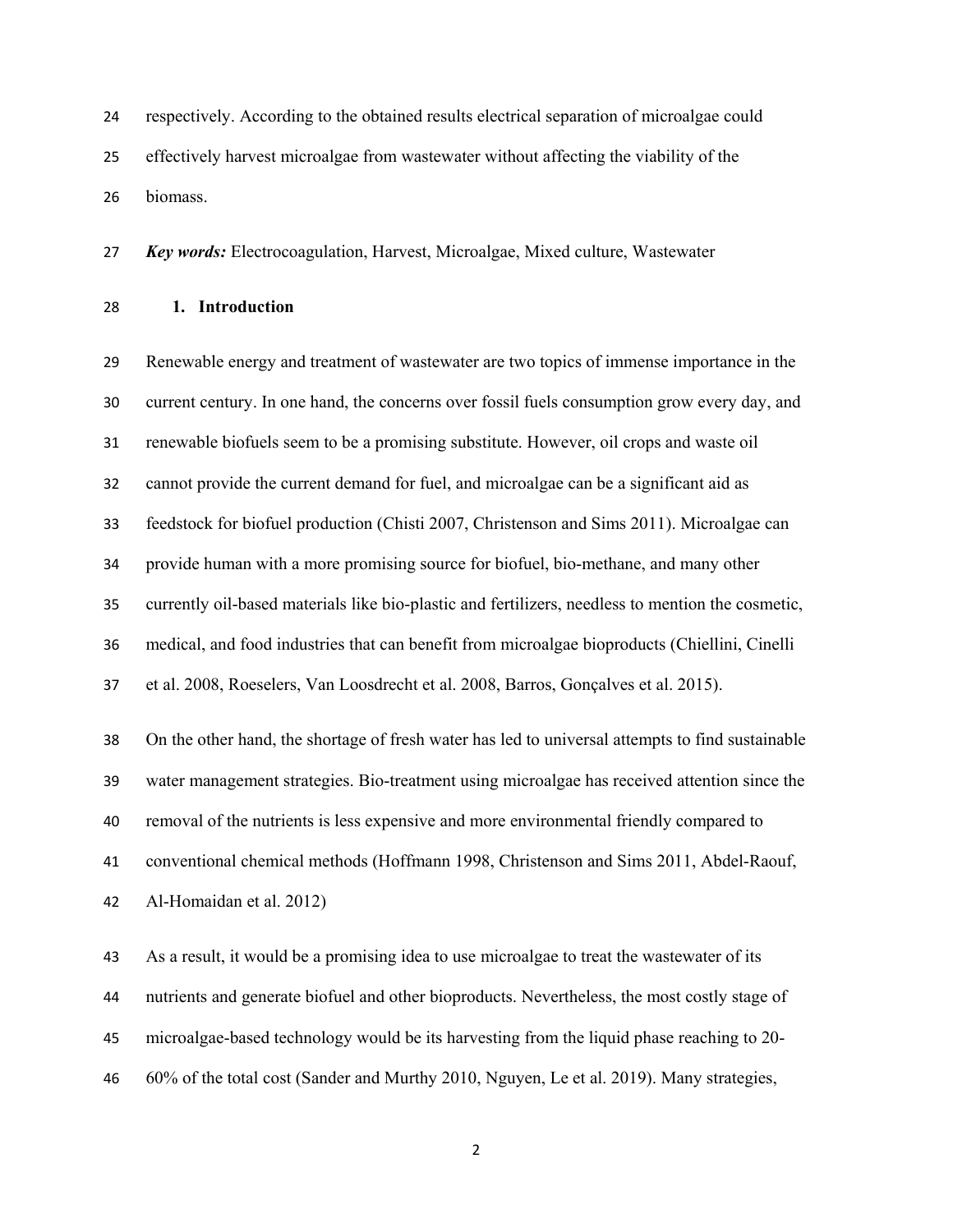| 47 | including centrifugation, coagulation, ultrasonic, pH change, filtration, etc., have been        |
|----|--------------------------------------------------------------------------------------------------|
| 48 | applied to separate the microalgae from the liquid phase (Fayad, Yehya et al. 2017, Nguyen,      |
| 49 | Le et al. 2019). Electrocoagulation (EC) is one of the most widely applied strategies to         |
| 50 | harvest microalgae (Gao, Yang et al. 2010, Uduman, Qi et al. 2010) and to treat different        |
| 51 | wastewater (Gao, Yang et al. 2010). Researches have reported up to 95% of the microalgae         |
| 52 | removal by electrocoagulation (Uduman, Qi et al. 2010). Furthermore, electrocoagulation has      |
| 53 | been successfully applied to treat various wastewater with perfect efficiencies (Sahu,           |
| 54 | Mazumdar et al. 2014). In these studies, microalgae was separated mainly from growth             |
| 55 | medium dissolved in water, and other separation mediums like wastewater have been rarely         |
| 56 | discussed (Udom, Zaribaf et al. 2013). In one of the very rare studies on algae harvesting       |
| 57 | from wastewater, the chemical coagulation was applied as the harvesting technique (Udom,         |
| 58 | Zaribaf et al. 2013). In addition, one major bottleneck in microalgae application is the low     |
| 59 | productivity of the culture in terms of product formation and biomass. Besides, many             |
| 60 | microalgal products are secondary metabolites which are produced at the cost of growth           |
| 61 | limitation. If these metabolites can be removed continuously from the cells, the biomass can     |
| 62 | be re-used to produce the high-value compounds (Hejazi and Wijffels 2004). Therefore, the        |
| 63 | viability of cells at different stages of industrial operations can be very important. This must |
| 64 | be added to the fact that the viable biomass can always be recycled and used as inoculum for     |
| 65 | the next growth generation. However, there have rarely been studies to investigate the effect    |
| 66 | of harvesting techniques on the cell viabilities. In one study, the chemical coagulation seems   |
| 67 | to have had no effect on the cells viability (Papazi, Makridis et al. 2010), although no         |
| 68 | investigation has been found to inspect electrocoagulation for similar results.                  |
|    |                                                                                                  |
| 69 | The harvesting of a mixed culture of microalgae from wastewater using electrocoagulation         |
| 70 | has been rarely focused in literature. In addition, there has been no study to inspect the       |

viability of microalgal cells after electrocoagulation. Therefore, this study aims to investigate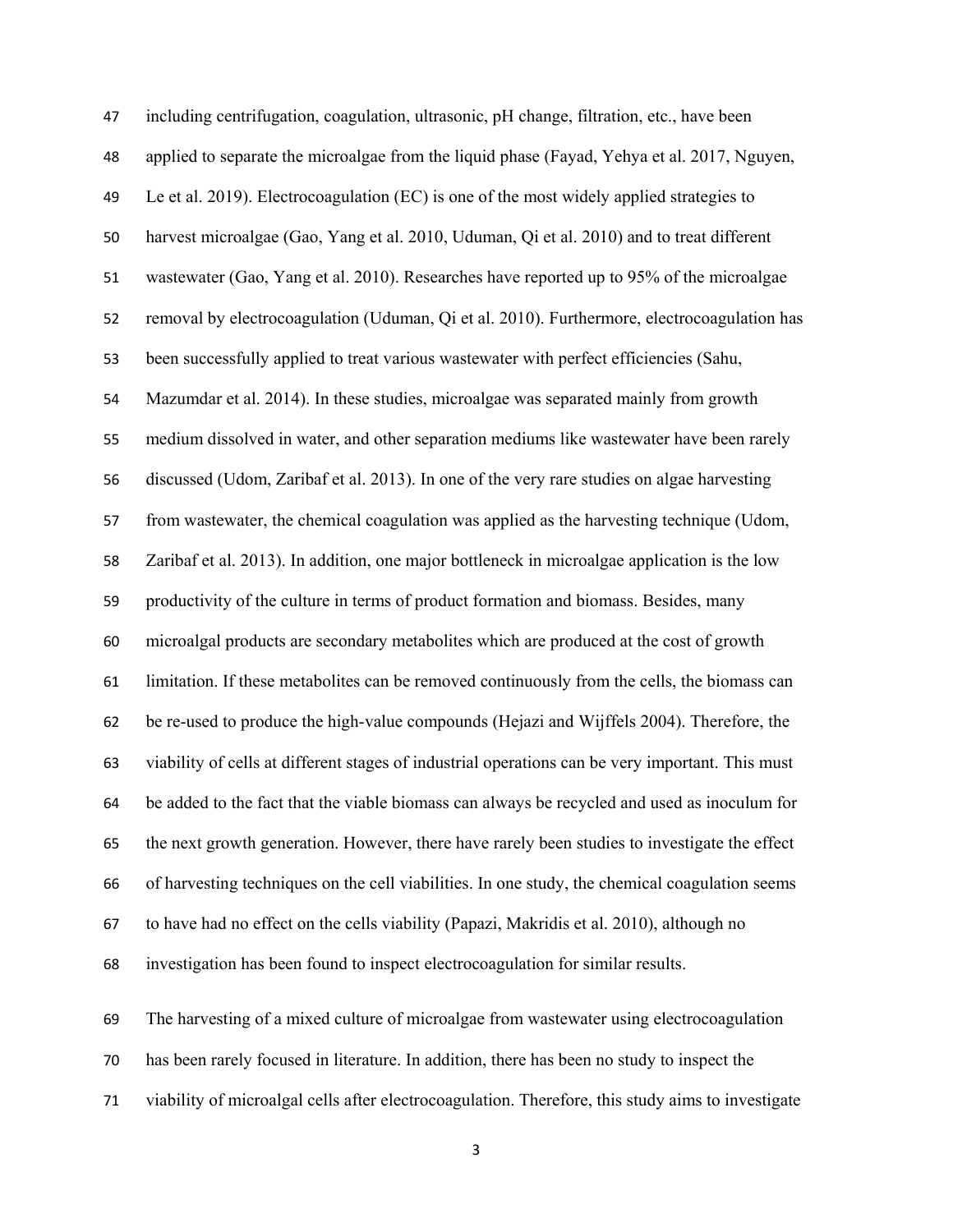the efficiency of EC for harvesting a mixed culture of microalgae from an industrial wastewater medium. In addition, the effect of EC on the microalgal growth was investigated through a series of viability experiments.

- **2. Materials and Methods**
- *2.1.Microalgae medium and cultivation*

A mixed culture containing *C. Vulgaris*, *S. Obliquus*, *B. Braunii*, *B. Sudeticus,* and *A.* 

*Falcatus* was prepared and inoculated into a 4-liter cylindrical photobioreactor (PBR) filled

with autoclaved 3N-BBM+V (modified Bold Basal Medium with 3-fold Nitrogen and

Vitamins) upto 3.5 liters. The 3N-BBM+V medium consisted of macro-nutrients: 0.75 g

82 NaNO<sub>3</sub>,  $0.025$  g CaCl<sub>2</sub>.2H<sub>2</sub>O,  $0.075$  g MgSO<sub>4</sub>.7H<sub>2</sub>O,  $0.075$  g K<sub>2</sub>HPO<sub>4</sub>.3H<sub>2</sub>O,  $0.175$  g

83 KH<sub>2</sub>PO<sub>4</sub>, 0.025 g NaCl and micro-nutrients: 4.5 mg Na<sub>2</sub>EDTA, 0.582 mg FeCl<sub>3</sub>.6H<sub>2</sub>O, 0.246

mg MnCl2.4H2O, 0.03 mg ZnCl2, 0.012 mg CoCl2.6H2O, 0.024 mg Na2MoO4.2H2O, 1.2 mg

Thiamine hydrochloride as well as 0.01 mg Cyanocobalamin, per liter of DI water (Guo and

Tong 2014). All chemicals were purchased from Sigma–Aldrich (Singapore). The PBR was

illuminated using four 13W 6700K florescent lamps and aerated with a mixed flow of air and

CO2 (1.75 LPM air and its 5% CO2 flow) with an aeration rate of 0.5 vvm. In addition to the

air flow, the content of the culture flask was magnetically stirred to provide good mixing

90 under room temperature. When a dry weight (DW) of 2 g.<sup>1-1</sup> was obtained, the algal culture

was used for the subsequent electrocoagulation. The required microalgae were diluted or

concentrated depending on the desired DW values using distilled water or centrifugation,

respectively.

### *2.2.Wastewater*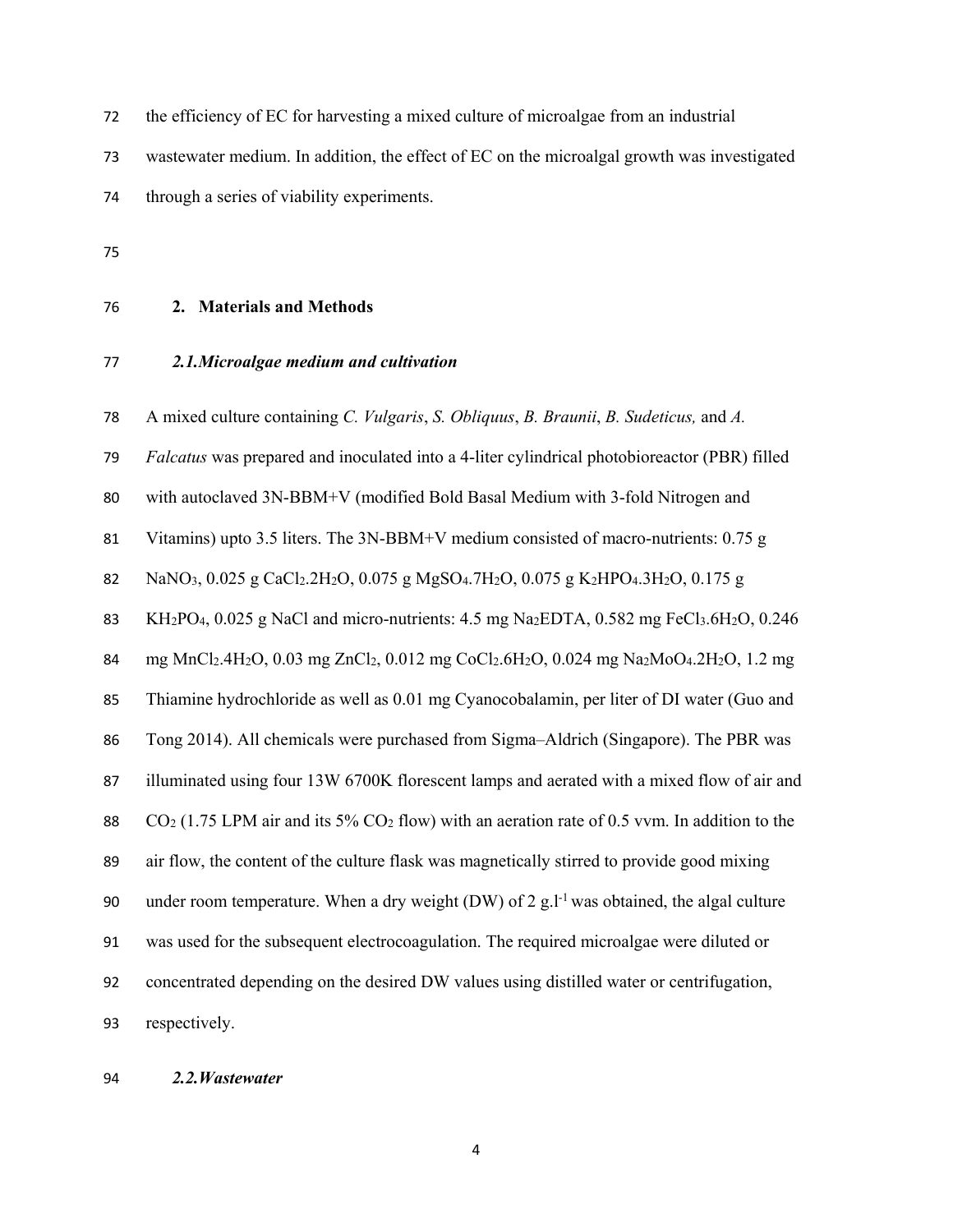A food industry wastewater was used with an initial Chemical Oxygen Demand (COD) of  $20000 \text{ mg}$ . This concentration was later diluted to obtain the desired COD values for the harvesting experiments using distilled water. Although the set-up was not aimed to perform in a sterile condition, the wastewater was autoclaved in order to make sure that no other micro-organism existed at the start of the experiment.

### *2.3.Electrocoagulation cell*

 The EC cell consisted of a 250-mililiter beaker equipped with Aluminum electrodes 102 connected to a DC Power supply. The sample volume was 200 milliliters, and EC time was 5 min. Each sample was left to settle for 5 min before sampling. The whole sample, without modification, was later left for further microalgal growth. The current density for all 105 experiments was  $250 \text{ A.m}^2$ , and the interelectrode distance was 1cm. The EC experiments were performed for microalgae (MIC), wastewater (WW), and the mixture of both (MWW). In case of microalgae and wastewater mix (MWW) the ratio was 1:9, respectively. In pure microalgae and pure wastewater experiments, the distilled water was replaced with similar ratios. Each EC experiment was performed in duplicates to ensure the reproducibility of the results.

#### *2.4.Analytical Methods*

 For each set of harvesting experiments, the Chemical Oxygen Demand COD was measured before and after the electrocoagulation was run. The COD was measured using dichromate according to standard methods (Baird, Bridgewater et al. 2012). All tests were performed three times and an average value was reported.

 The dry weight (DW) was reported by measuring the difference between the weights of a dried filter before and after addition of 5 milliliters of sample. To dry the filter before and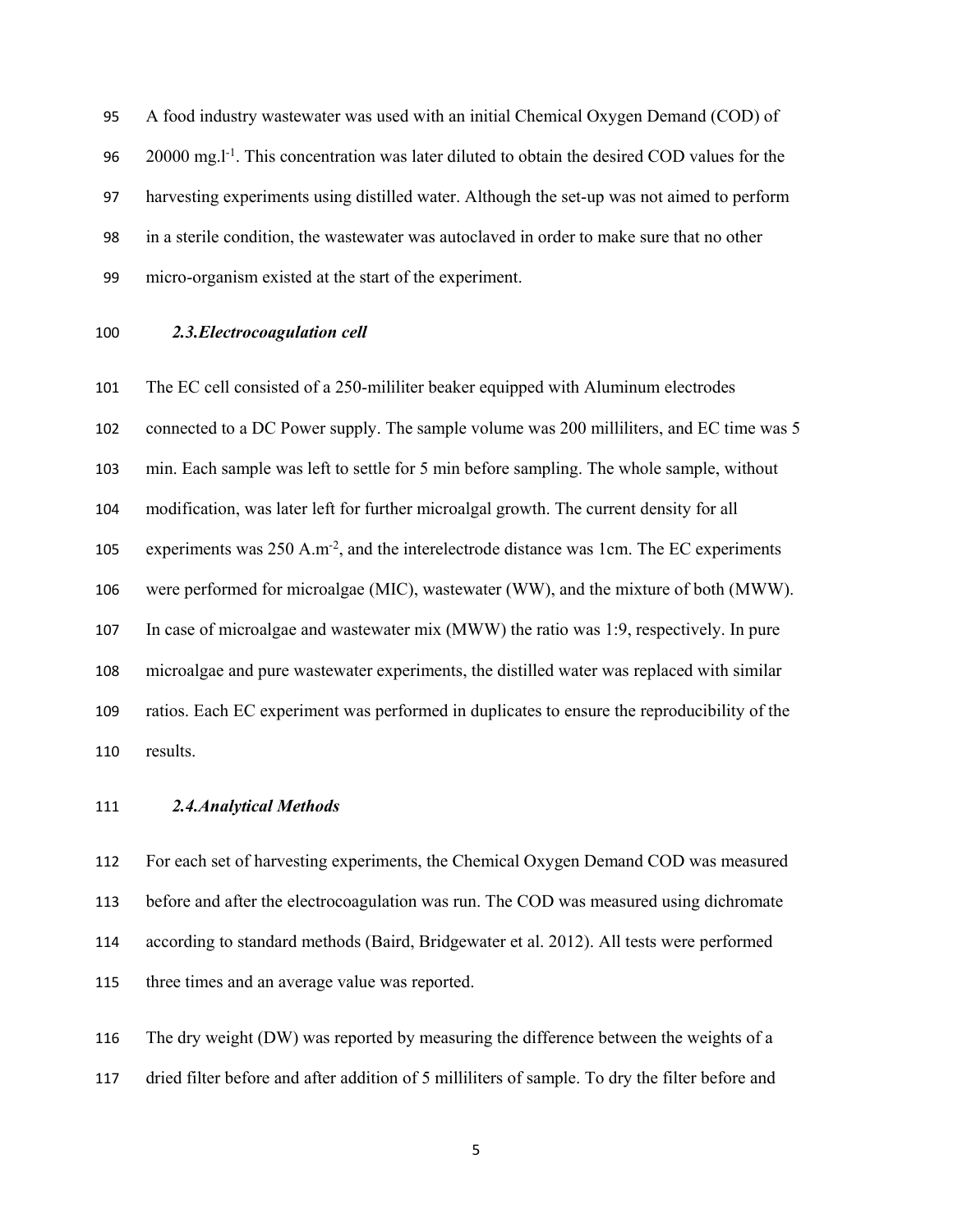118 after microalgae addition, it was kept in an oven at 105  $\degree$ C for a day and then cooled in a

desiccator (Baird, Bridgewater et al. 2012).

 For determining the dissolved nitrogen, the ammonium and nitrate tests were measured by phenate and spectrophotometric methods, respectively (Baird, Bridgewater et al. 2012). All tests were performed three times and an average value was reported.

**3. Results** 

*3.1.The effect of wastewater concentration* 

The results of COD removal by electrocoagulation based on varying initial wastewater COD

concentrations for WW and MWW are depicted in Figure 1. In WW and MWW experiments,

with higher COD values the removal efficiency started to decrease. In WW experiments, the

128 recovery values for the CODs of 82, 266, 543, 827, and 2748 mg. 1<sup>-1</sup> were 100, 88, 87, 67, and 39%, respectively.

In addition, for MWW experiments, the recovery values were 87, 79, 77, 50, and 44%,

respectively. To ensure consistency of the resulted trend for removal efficiency through COD

results, Optical Density (OD) of the samples before and after the EC run were also measured

and recovery was calculated in terms of OD values (Zongo, Maiga et al. 2009, De Godos,

Guzman et al. 2011) (See supplementary file).

## *3.2.The effect of microalgal concentration*

 When the initial dry weight of microalgae was changed, the recovery rate maintained at high values. These results have been illustrated in the Figure 2. The initial wastewater COD was 138 measured to be between 193 and 263 mg.l<sup>-1</sup> and after the EC run, the COD removal for WW varried between 74 and 92% (not shown in the graph). For microalgae, the initial dry weights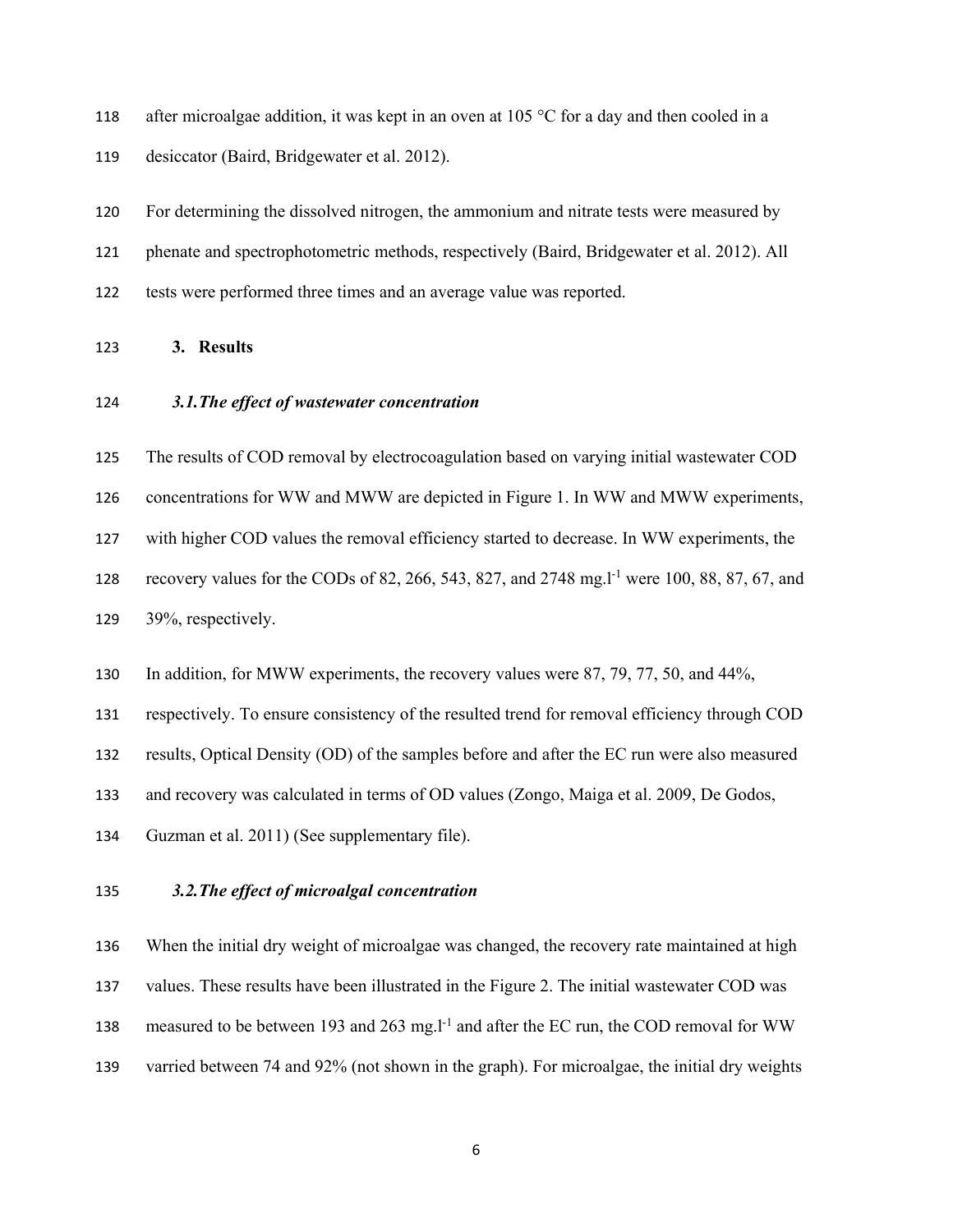140 were 1, 2, 4, and 8 g.l<sup>-1</sup>. The removal efficiencies for MIC were 96, 89, 76, and 90% for 1, 2, 141  $-4$ , and  $8 \text{ g.l}^{-1}$ .

 The MWW only had a slight change, since no big drop in removal of microalgae culture had 143 occurred. Except for microalgal cell density of 1 g.l<sup>-1</sup>, where the removal was 68% the three other cell concentrations were measured to be 80%. Here, too, OD of the samples were also measured and patterns were compared with the data from COD analysis (refer to supplementary data).

#### *3.3.The viability tests*

 Two separate sets of microalgae samples, electrocoagulated (EC) and non-electrocoagulated (non-EC), were studied for the consumption of important nutrients for a 7-day period. All growth conditions were as described above. To study the nitrogen consumption, ammonium and nitrate tests were performed on daily basis, and the COD test was applied to study the consumption of carbonic compounds. The results of COD, nitrate, and ammonium tests can be found in figures 3, 4, and 5, respectively. Figure 3 shows that carbon sources in the non-154 EC sample were consumed at a rate of 17.72 mg.<sup>1-1</sup>.day<sup>-1</sup> while it was consumed at the rate of 155 14.89 mg.l<sup>-1</sup>.day<sup>-1</sup> in EC sample. In other words, the COD was removed at least 60% in both EC and non-EC samples.

On the other hand, the consumption of nitrate was measured to investigate consumption of

the nitrogen source for growth. The results are depicted in Figure 4. The nitrate consumption

159 rates were measured to be 2.52 and 2.21 mg. $l^{-1}$ .day<sup>-1</sup> for non-EC and EC samples,

respectively. Based on the initial nitrogen concentrations, dissolved N was removed by 35-

40% from the mediums.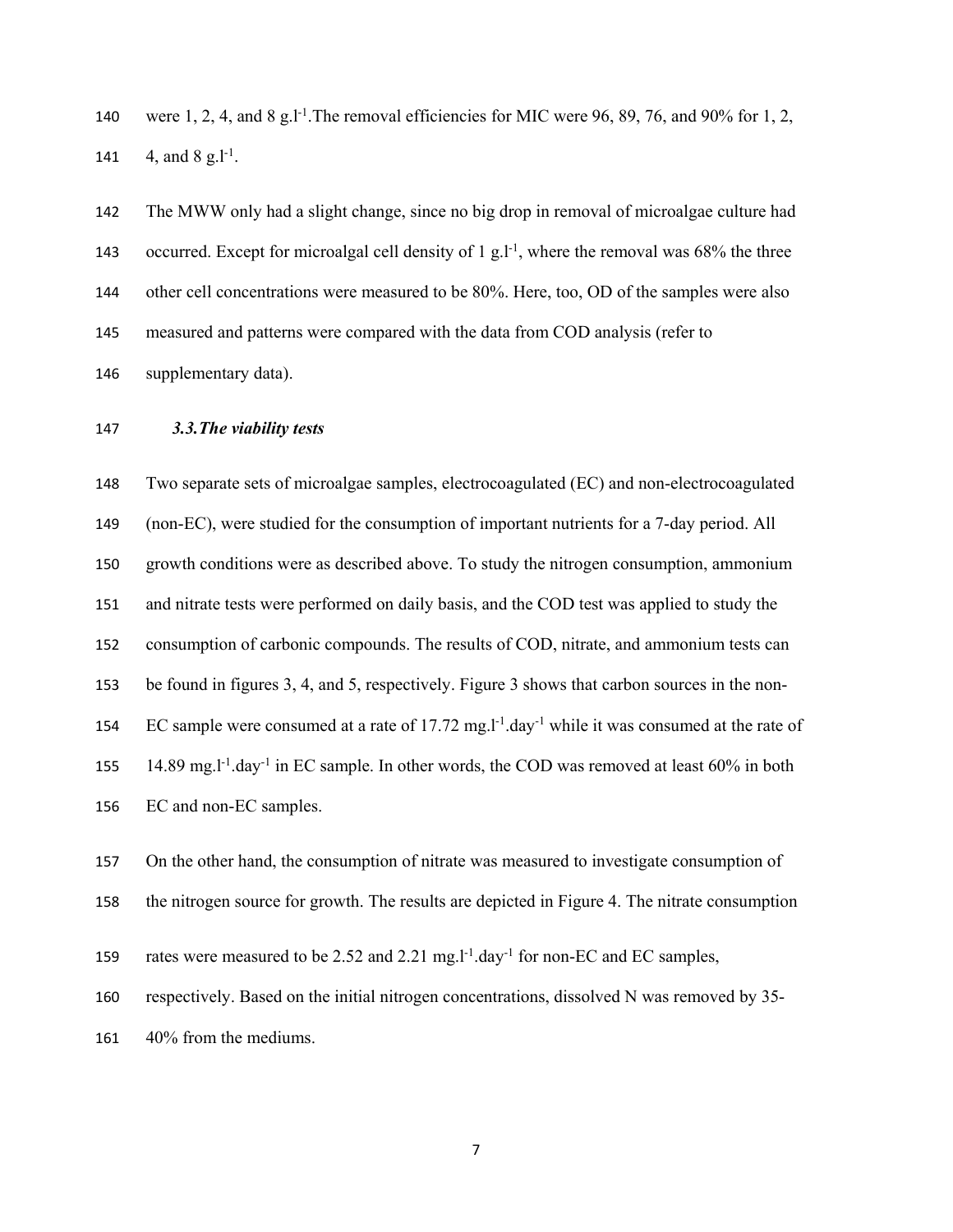Since ammonium is a different nitrogen source present in wastewater, its consumption rate was also monitored. Figure 5 shows the ammonium consumption within a 7-day period. 164 While ammonium consumption rate is  $0.638$  mg.<sup>1-1</sup>.day<sup>-1</sup> for non-EC sample, it was  $0.440$  $mg.l<sup>-1</sup> .day<sup>-1</sup>$  for the EC sample. Results can be interpreted as the removal of 15-21% of ammonium from the mediums.

### **4. Discussion**

 Although electrocoagulation has been applied for years even at industrial scale for wastewater treatment and recently for biomass separation, the involved mechanisms have been seriously argued. The current theory states that EC involves several sequent stages (Moreno-Casillas, Cocke et al. 2007): first, the metal ions are generated. Then, the metal ions hydrolysis occurs and metal hydroxides and polyhydroxides form. Water is simultaneously electrolyzed producing small bubbles of oxygen at the anode and hydrogen at the cathode. Next, the particles are destabilized, the emulsions are broken and then come together to aggregate and form flocs. Finally, chemical reactions and precipitation can occur including hydroxyl ions forming precipitate with particles. These mechanisms, though affected by biomass/wastewater concentration, individually or collectively provided both colloidal (wastewater) and biological (microalgae) separations.

## *4.1.The effect of wastewater concentration*

 At constant conditions like current density and time, the falling trend of removal efficiency with higher initial concentration was observed which is in agreement with the results in other studies (Aoudj, Khelifa et al. 2010). The removal efficiency is quite comparable to many studies in the literature (Olguín 2012, Fernandes, Pacheco et al. 2015), although the efficiencies often vary widely from one study to another, since the exact composition of wastewater complicates the comparison. In one study, for example, on the pulp and paper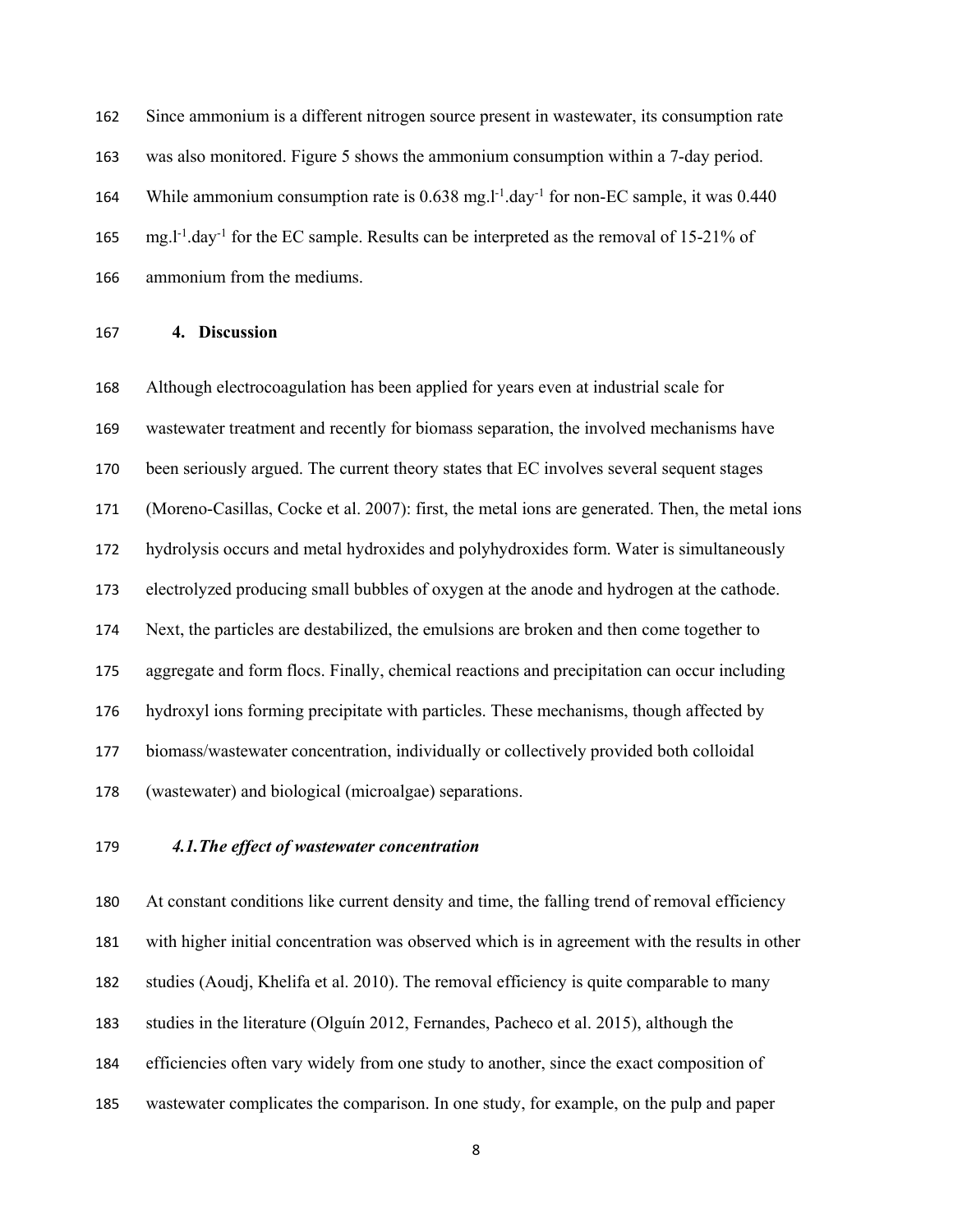186 industry effluent, with an initial COD of  $620 \text{ mg}$ .<sup>1-1</sup>, the COD removal efficiency at the same current density was reported to be around 50% (Sridhar, Sivakumar et al. 2011). Apart from the chemical composition, the 3-centimeter interelectrode distance has decreased the efficiency compared to the current study value where the electrode gap was 1 cm. With increasing the distance, a decrease in the amount of anode dissolution will occur, and the ions need to transfer a longer distance for interaction to form flocs. Thus, with less flocs formation, COD removal will decrease (Khandegar and Saroha 2012). One study used natural flocculants of Ecotan and Tanfloc to harvest microalgal culture from a pre-treated urban wastewater set-up. The optimal biomass recovery was reported to be 92 and 90% for Ecotan 195 and Tanfloc, respectively. A dose amounts of 10 and 50 mg. $l^{-1}$  were, respectively, used for these two natural flocculants (Gutiérrez, Passos et al. 2015). As that study reports, the COD 197 of the set-up influent was 250 mg.l<sup>-1</sup> on average (Passos, Solé et al. 2013, Gutiérrez, Passos et al. 2015), which is quite comparable with the WW and MWW results in this study, especially since no optimization was aimed and practiced here. Yet, in another study on harvesting bacterial and microalgal cultures from a piggery wastewater, seven different coagulants and 201 flocculants were tested including two conventional coagulants of  $FeCl<sub>3</sub>$  and  $Fe<sub>2</sub>(SO<sub>4</sub>)<sub>3</sub>$ , and five commercial polymeric flocculants such as Chitosan. The researchers tested different 203 doses of these chemicals. The best removal efficiencies were generally for FeCl<sub>3</sub> and Fe2(SO4)3. Efficiencies higher than 90% all occurred for high doses of coagulants/flocculants, 205 between 150-250 mg.<sup>1-1</sup>. The wastewater tested here, too, was far less  $(=202 \text{ mg.} \cdot \text{m/s})$  than the maximum amount of COD that microalgal biomass was introduced to in the current study (De Godos, Guzman et al. 2011).

 The decrease in COD removal can be associated to the present compounds. In an EC process, "the COD may increase" due to the reaction of some compounds such as acids with the metal

ions to form soluble products which remain in the solution. On the other hand, soluble and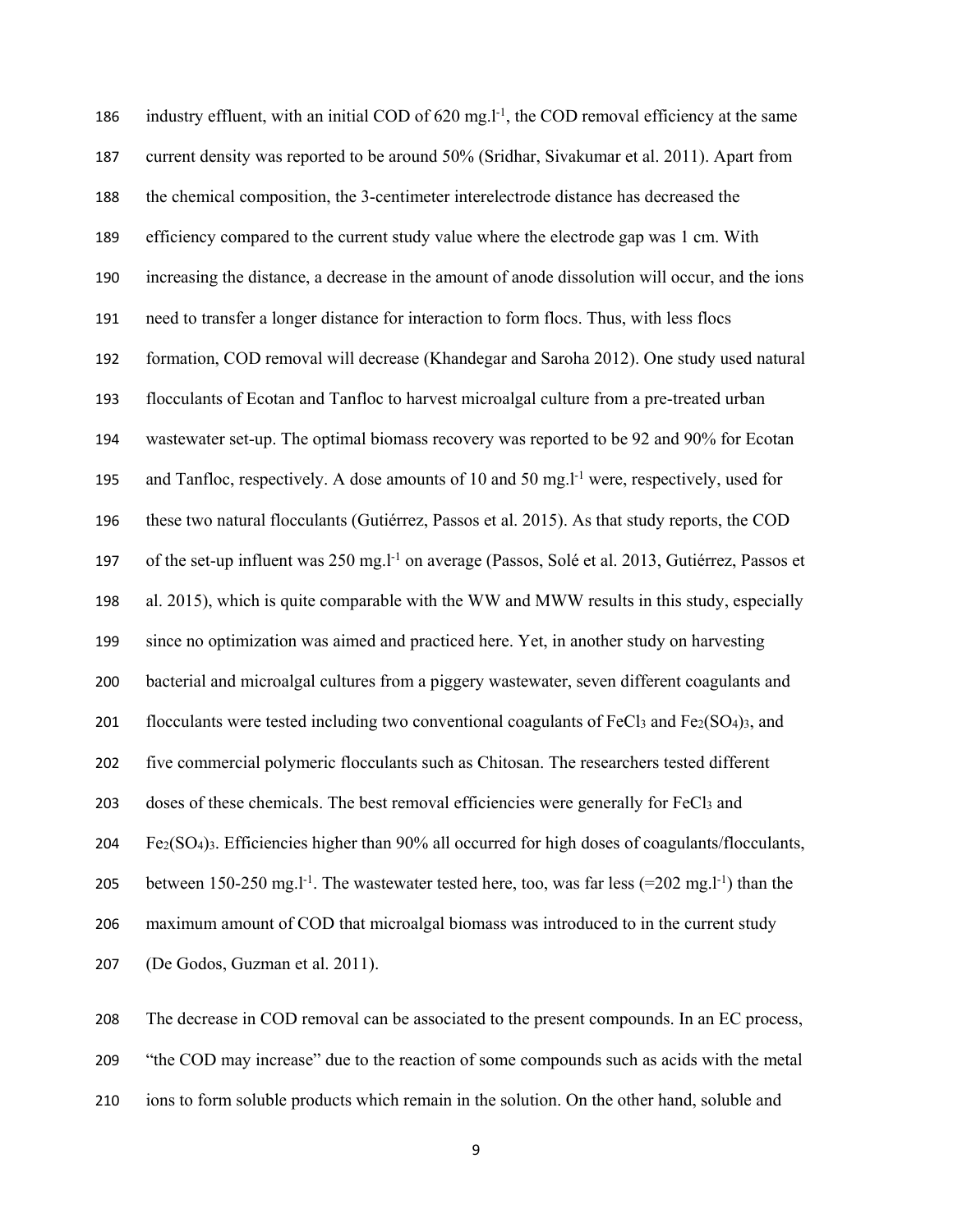miscible compounds that do not react with metal ion can completely "keep the COD unchanged". However, organic salts can form insoluble compounds with metal hydroxide which leads to "partial removal of the COD" from the medium. Since these compounds usually consist the main body of municipal and industrial wastewater (Moreno-Casillas, Cocke et al. 2007) with higher concentration of such compounds at more concentrated wastewater, less COD can be removed from the medium accordingly.

### *4.2.The effect of microalgal concentration*

218 Except for  $8 \text{ g}$ .  $l^{-1}$  sudden increase, the falling pattern was expected due to increase in cell density. This falling pattern can be associated with the adequacy of metal ions to remove the excessive algae along with the decrease in the reaction rate in EC process. (Gao, Yang et al. 2010). It was already reported that there is no linear correlation between the concentrations of microalgae and the removal efficiency (Tenney, Echelberger et al. 1969, De Godos, Guzman et al. 2011). However, the non-linear correlation between the cell concentration and removal efficiency may be attributed to algogenic organic matter (AOM). The negative effect of AOM on coagulation has been addressed before (Zhuang, Wu et al. 2016). On the other hand, the algae cell itself, in the category of suspended solid particles, can be removed with high efficiencies due to the in-situ-generated coagulants (Moreno-Casillas, Cocke et al. 2007). The 8-gram microalgal sample was concentrated using centrifugation of four similar 2-gram samples in a way that the growth culture medium was removed after being centrifuged and replaced with and mixed in a fresh growth medium together. Consequently, the AOM in the four samples had been removed and therefore its negative effect on the coagulation process had been mitigated.

 The results obtained from this study are quite comparable with other studies, given the fact 234 that the cell density in those studies was either much lower than present research  $(1 \text{ mg.} l^{-1})$ (Vandamme, Pontes et al. 2011) or reported in cell count (Gao, Yang et al. 2010, Wong, Ho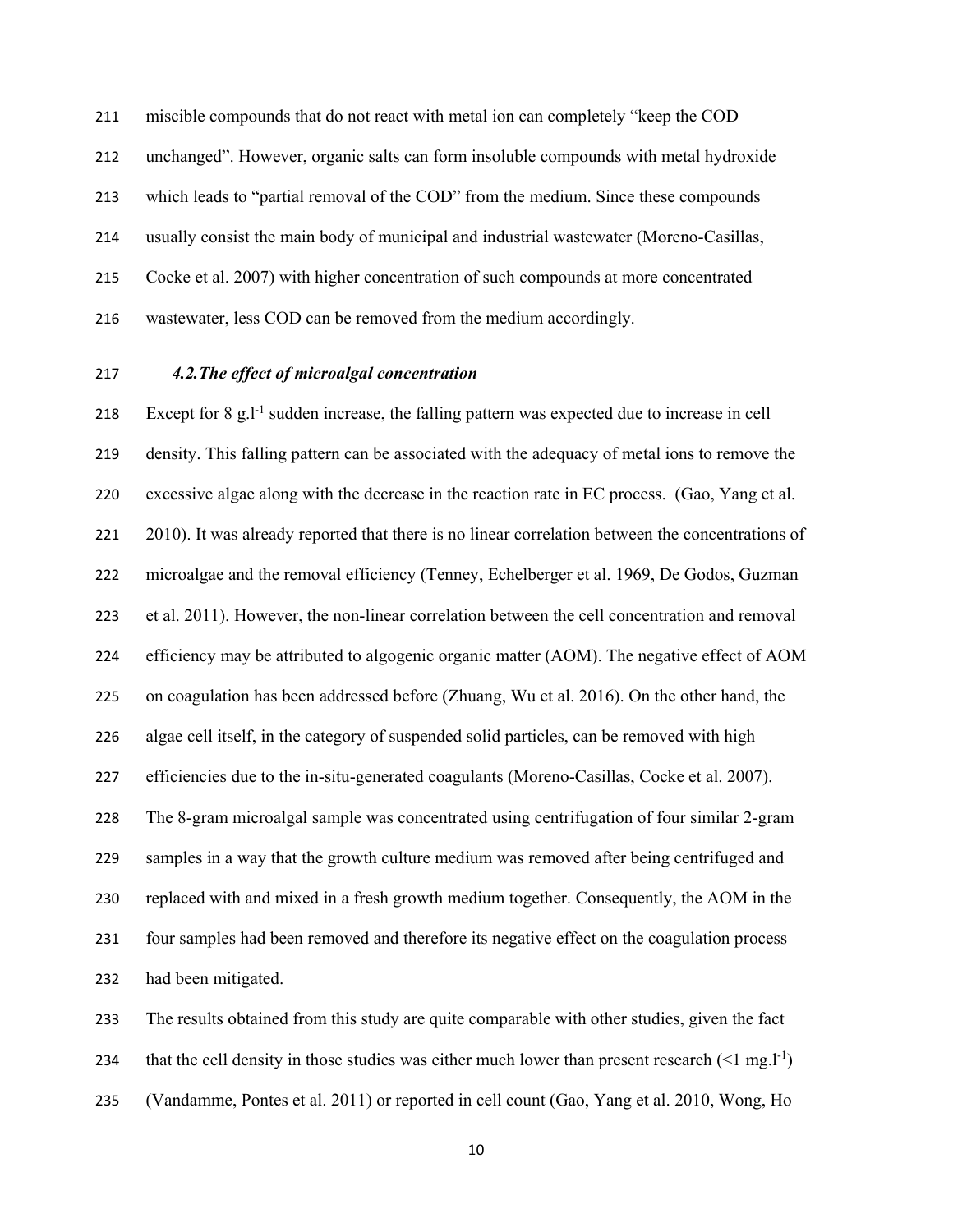et al. 2017). In one of the rare studies on harvesting microalgae from wastewater, six chemicals were used to harvest *Chlorella* at both wild and lab-cultured species from wastewater. These chemicals included two reagents of alum and ferric chloride, cationic polymer, anionic polymer, and natural polymers. The best removal efficiency was achieved by ferric chloride and alum in which microalgal culture could be harvested by 93 and 91% efficiency, respectively. It is worth mentioning that to obtain these efficiencies,  $122 \text{ mg}$ .<sup>1-1</sup> of 242 ferric chloride and  $140 \text{ mg}$ .  $l^{-1}$  of alum were used (Udom, Zaribaf et al. 2013). These amounts of additive chloride and sulfate ions yet again bring in the conventional debate over the benefits of electrocoagulation over coagulation. In addition, in the noted study, no separate data were provided on the flocculation of the wastewater itself especially because the carbon source was provided through CO2 flow. In another study the effect of biomass concentration on the removal efficiency was tested. In this study, two commercial flocculants, namely Drewfloc-447 and Chemifloc CV-300, were applied. For both flocculants, almost nothing happened when the concentration of biomass doubled. On the other hand, when the initial concentration of biomass was halved, the removal efficiency rose by 50% in Drewfloc-447 case and fell by 12% (De Godos, Guzman et al. 2011). Although, the mixed rising and falling patterns associated with concentration change have been also observed in the current study, these patterns are more moderate. This difference seems to be the result of a mixed culture, since in mentioned work, only a pure culture of *C. Sorokiniana* was investigated. Results of harvesting at both different biomass and wastewater concentrations show that although biological features can help decrease or increase the efficiency, in terms of coagulation both colloidal and biological particles act similarly. These results are perfectly in accordance with previous studies (Pieterse and Cloot 1997). For the MWW values, the measures were more uniform. MWW values for recovery 260 efficiency for all the dry weights, except for  $1 \text{ g.l}^{-1}$ , were measured to be approximately 80%.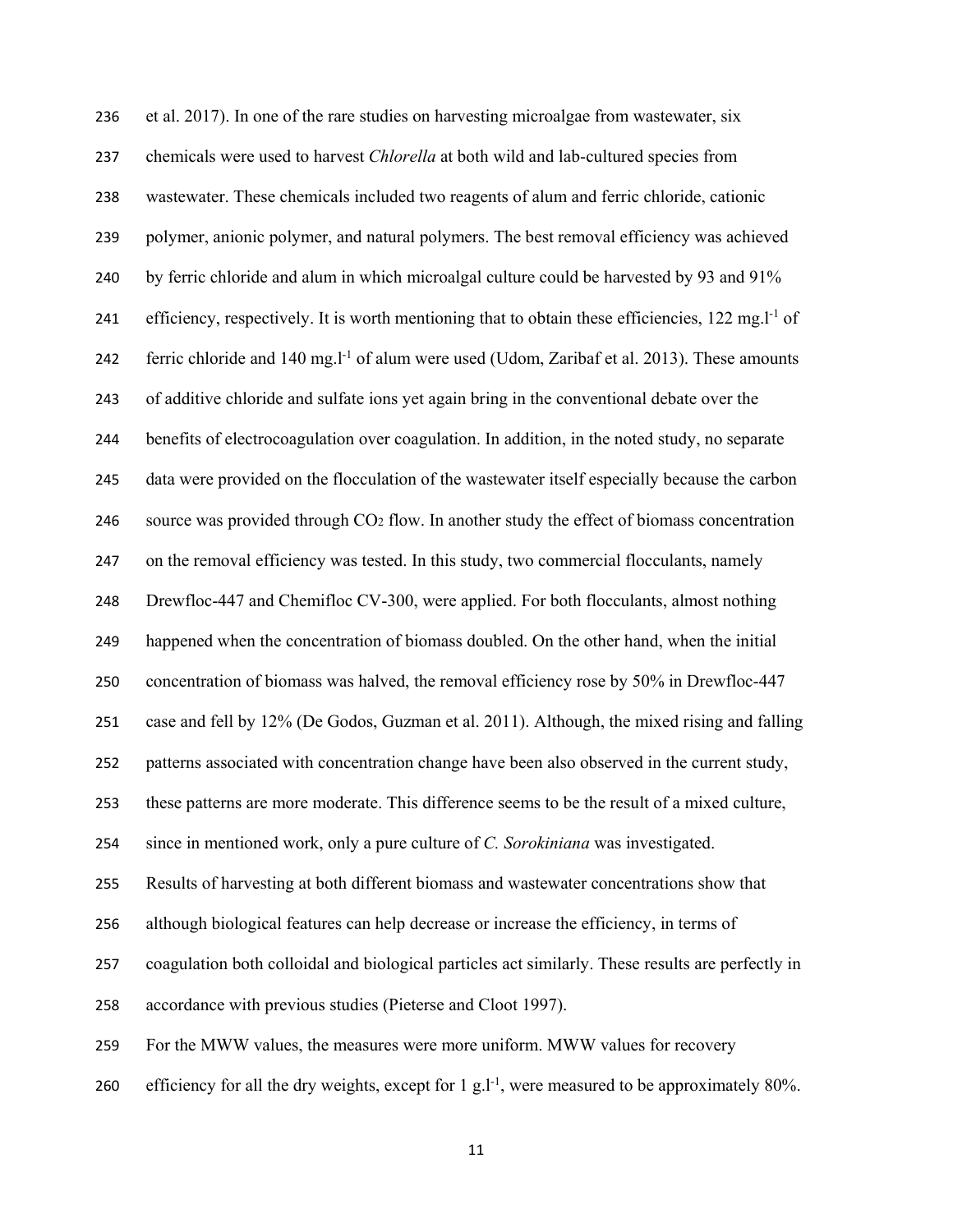#### *4.3.The viability tests*

 It must be noted that small difference in the initial values of COD in both samples can be due to the COD reduction that normally occurs due to electro-oxidation, electrocoagulation, etc. (Moreno-Casillas, Cocke et al. 2007).

 In one study on the growth of a *Chlorella* on wastewater, the COD was removed by 90% over the course of 14 days. In addition, 90% of the total nitrogen and 93% of ammonium were removed at the same interval (Li, Chen et al. 2011). Since the cell concentration in both studies were almost similar, the COD removal can be attributed to the difference between the microalgal species. While *C. Vulgaris* is only one of the microalgae species present in the current study, in the mentioned research the microalgal medium mainly contained *Chlorella*  271 which is known to be a very good mixotrophic, meaning that it can feed both on  $CO<sub>2</sub>$  and organic sources (Martínez, Camacho et al. 1997). As a result, the cell dry weight in that study 273 has multiplied by a factor of 12 from 0.1 to 1.2 g.<sup>1-1</sup> within the experiment time (Li, Chen et al. 2011).

In another study, in which cultivation of bacterial and microalgal biomass was investigated

on a piggery wastewater, the COD was removed by a range between 49 and 78% for

*Chlorella* consortium*, S. obliquus, Chlorococcum sp., and C. sorokiniana* species. In

278 addition, the consumption of N-NH $_4$ <sup>+</sup> was also investigated. The N-NH $_4$ <sup>+</sup> removal was

reported to be between 77 and 81% (De Godos, Guzman et al. 2011).

These data from COD, nitrate and ammonium consumption rates collectively states that

although the consumption rates slightly differ from each other, yet confirm the consumption

- of carbon and nitrogen sources meaning that a great number of microalgae are viable and
- growing. In addition, the slight reduction in consumption rates of these sources may indicate
- a part of biomass culture has been inactivated due to oxidative stress, production of harmful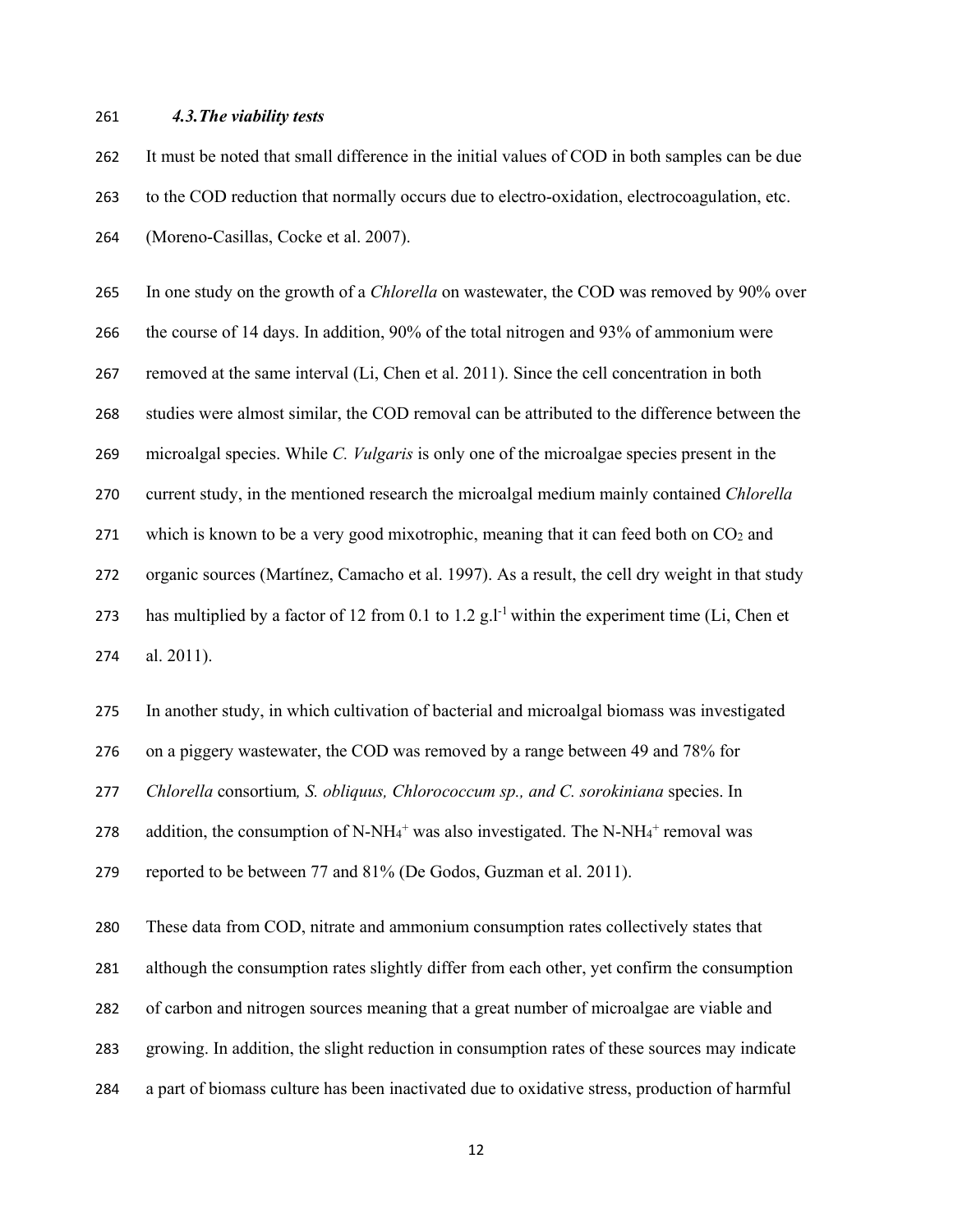oxidants, and/or irreversible membrane permeabilization caused by EC (Wei, Elektorowicz et al. 2011). The confirmation of biomass viability in the current study is in agreement with previous work on bacteria (Wei, Elektorowicz et al. 2011). Studies show that other methods of biomass harvesting can lead to similar conclusions with cell viability. In one case, researchers used three methods of centrifugation to harvest 9 different species of microalgae. The most vulnerable species in that study suffered only from 12% of biomass viability (Heasman, Diemar et al. 2000).

### **5. Conclusion**

 In this study, a mixed microalgal culture was successfully harvested from a wastewater medium with high recovery efficiency. These recovery efficiencies continued to maintain at high rates even at high concentrations of wastewater and microalgae. The results showed that the growth nutrients represented by COD, ammonium and nitrate were all consumed, although slightly smaller than non-electrocoagulated samples, in the course of a 7-day re- culturing after the electrocoagulation. These results confirm that cells were viable after the harvesting process. Therefore, electrocoagulation can be used to harvest microalgae from wastewater without the risk of disrupting of the microalgal cells.

**6. Conflict of Interest** 

This research did not receive any specific grant from funding agencies in the public,

commercial, or not-for-profit sectors.

**7. References** 

- Abdel-Raouf, N., A. Al-Homaidan and I. Ibraheem (2012). "Microalgae and wastewater
- treatment." Saudi journal of biological sciences 19(3): 257-275.
- Aoudj, S., A. Khelifa, N. Drouiche, M. Hecini and H. Hamitouche (2010).
- "Electrocoagulation process applied to wastewater containing dyes from textile industry."
- Chemical Engineering and Processing: Process Intensification 49(11): 1176-1182.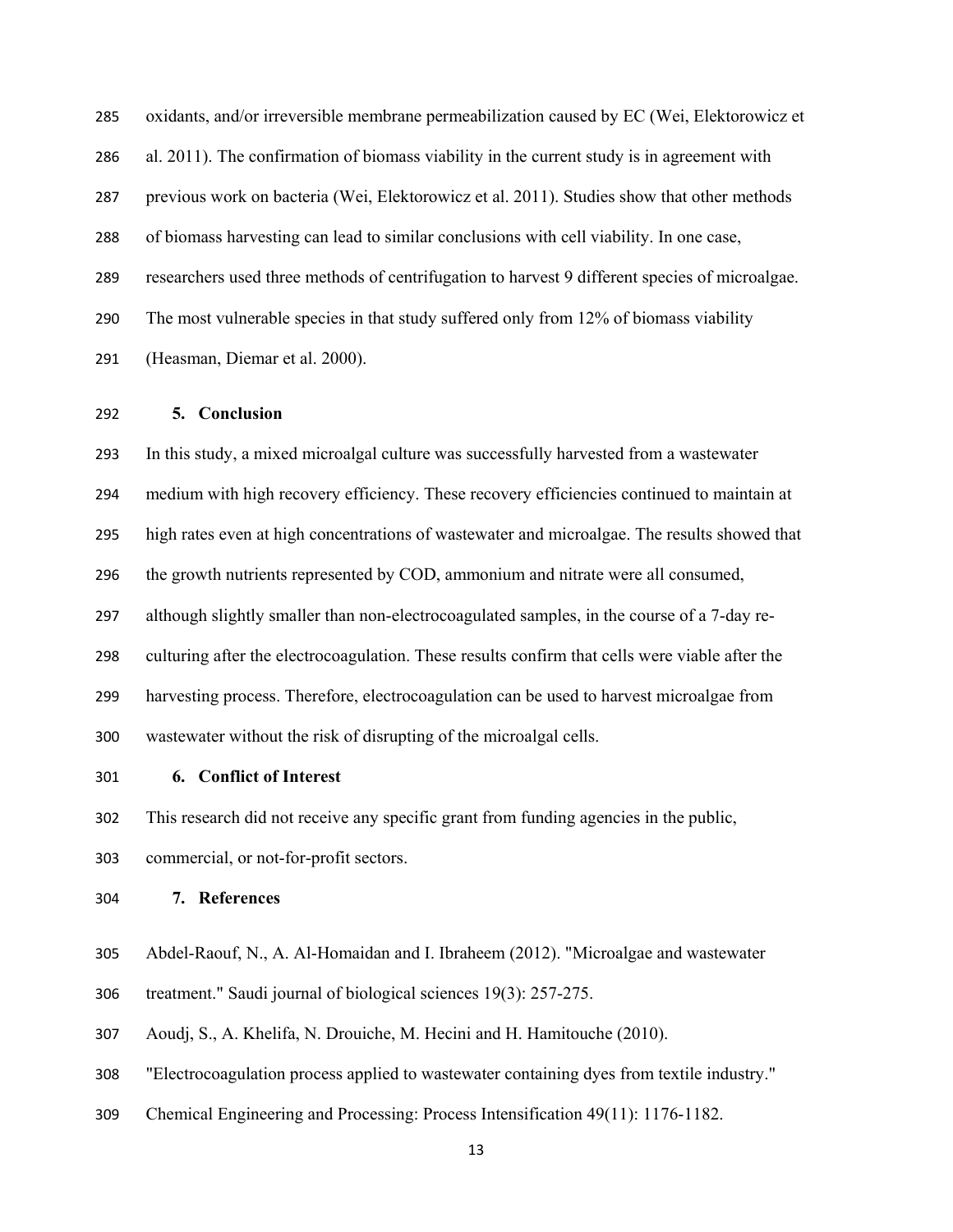|  |  |  | 310 Baird, R. B., L. Bridgewater, L. S. Clesceri, A. D. Eaton and E. W. Rice (2012). Standard |  |  |  |  |  |  |  |  |  |
|--|--|--|-----------------------------------------------------------------------------------------------|--|--|--|--|--|--|--|--|--|
|--|--|--|-----------------------------------------------------------------------------------------------|--|--|--|--|--|--|--|--|--|

methods for the examination of water and wastewater, American public health association.

Barros, A. I., A. L. Gonçalves, M. Simões and J. C. Pires (2015). "Harvesting techniques

- applied to microalgae: a review." Renewable and Sustainable Energy Reviews 41: 1489-
- 1500.
- Chiellini, E., P. Cinelli, V. I. Ilieva and M. Martera (2008). "Biodegradable thermoplastic
- composites based on polyvinyl alcohol and algae." Biomacromolecules 9(3): 1007-1013.
- Chisti, Y. (2007). "Biodiesel from microalgae." Biotechnology advances 25(3): 294-306.
- Christenson, L. and R. Sims (2011). "Production and harvesting of microalgae for wastewater

treatment, biofuels, and bioproducts." Biotechnology advances 29(6): 686-702.

- De Godos, I., H. O. Guzman, R. Soto, P. A. García-Encina, E. Becares, R. Muñoz and V. A.
- Vargas (2011). "Coagulation/flocculation-based removal of algal–bacterial biomass from

piggery wastewater treatment." Bioresource technology 102(2): 923-927.

- Fayad, N., T. Yehya, F. Audonnet and C. Vial (2017). "Harvesting of microalgae Chlorella
- vulgaris using electro-coagulation-flocculation in the batch mode." Algal Research 25: 1-11.
- Fernandes, A., M. Pacheco, L. Ciríaco and A. Lopes (2015). "Review on the electrochemical
- processes for the treatment of sanitary landfill leachates: present and future." Applied
- Catalysis B: Environmental 176: 183-200.
- Gao, S., J. Yang, J. Tian, F. Ma, G. Tu and M. Du (2010). "Electro-coagulation–flotation
- process for algae removal." Journal of Hazardous Materials 177(1-3): 336-343.
- Guo, Z. and Y. W. Tong (2014). "The interactions between Chlorella vulgaris and algal
- symbiotic bacteria under photoautotrophic and photoheterotrophic conditions." Journal of
- applied phycology 26(3): 1483-1492.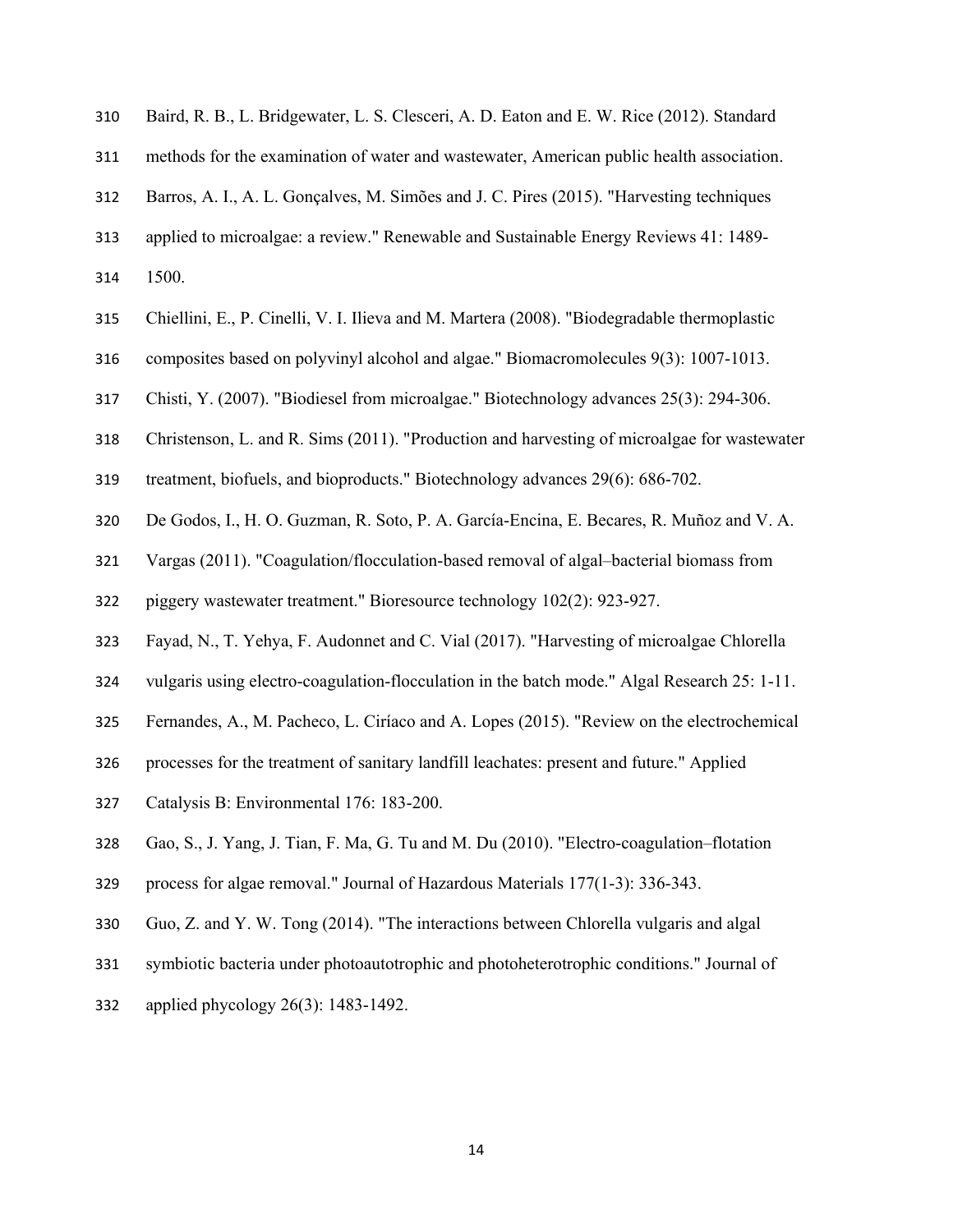- Gutiérrez, R., F. Passos, I. Ferrer, E. Uggetti and J. García (2015). "Harvesting microalgae
- from wastewater treatment systems with natural flocculants: effect on biomass settling and
- biogas production." Algal research 9: 204-211.
- Heasman, M., J. Diemar, W. O'connor, T. Sushames and L. Foulkes (2000). "Development of
- extended shelf-life microalgae concentrate diets harvested by centrifugation for bivalve
- molluscs–a summary." Aquaculture Research 31(8-9): 637-659.
- Hejazi, M. A. and R. H. Wijffels (2004). "Milking of microalgae." TRENDS in
- Biotechnology 22(4): 189-194.
- Hoffmann, J. P. (1998). "Wastewater treatment with suspended and nonsuspended algae."
- Journal of Phycology 34(5): 757-763.
- Khandegar, V. and A. K. Saroha (2012). "Electrochemical treatment of distillery spent wash
- using aluminum and iron electrodes." Chinese Journal of Chemical Engineering 20(3): 439- 443.
- Li, Y., Y.-F. Chen, P. Chen, M. Min, W. Zhou, B. Martinez, J. Zhu and R. Ruan (2011).
- "Characterization of a microalga Chlorella sp. well adapted to highly concentrated municipal
- wastewater for nutrient removal and biodiesel production." Bioresource technology 102(8):

5138-5144.

- Martínez, M. E., F. Camacho, J. Jiménez and J. Espinola (1997). "Influence of light intensity
- on the kinetic and yield parameters of Chlorella pyrenoidosa mixotrophic growth." Process
- Biochemistry 32(2): 93-98.
- Moreno-Casillas, H. A., D. L. Cocke, J. A. Gomes, P. Morkovsky, J. Parga and E. Peterson
- (2007). "Electrocoagulation mechanism for COD removal." Separation and purification
- Technology 56(2): 204-211.
- Nguyen, T. D. P., T. V. A. Le, P. L. Show, T. T. Nguyen, M. H. Tran, T. N. T. Tran and S. Y.
- Lee (2019). "Bioflocculation formation of microalgae-bacteria in enhancing microalgae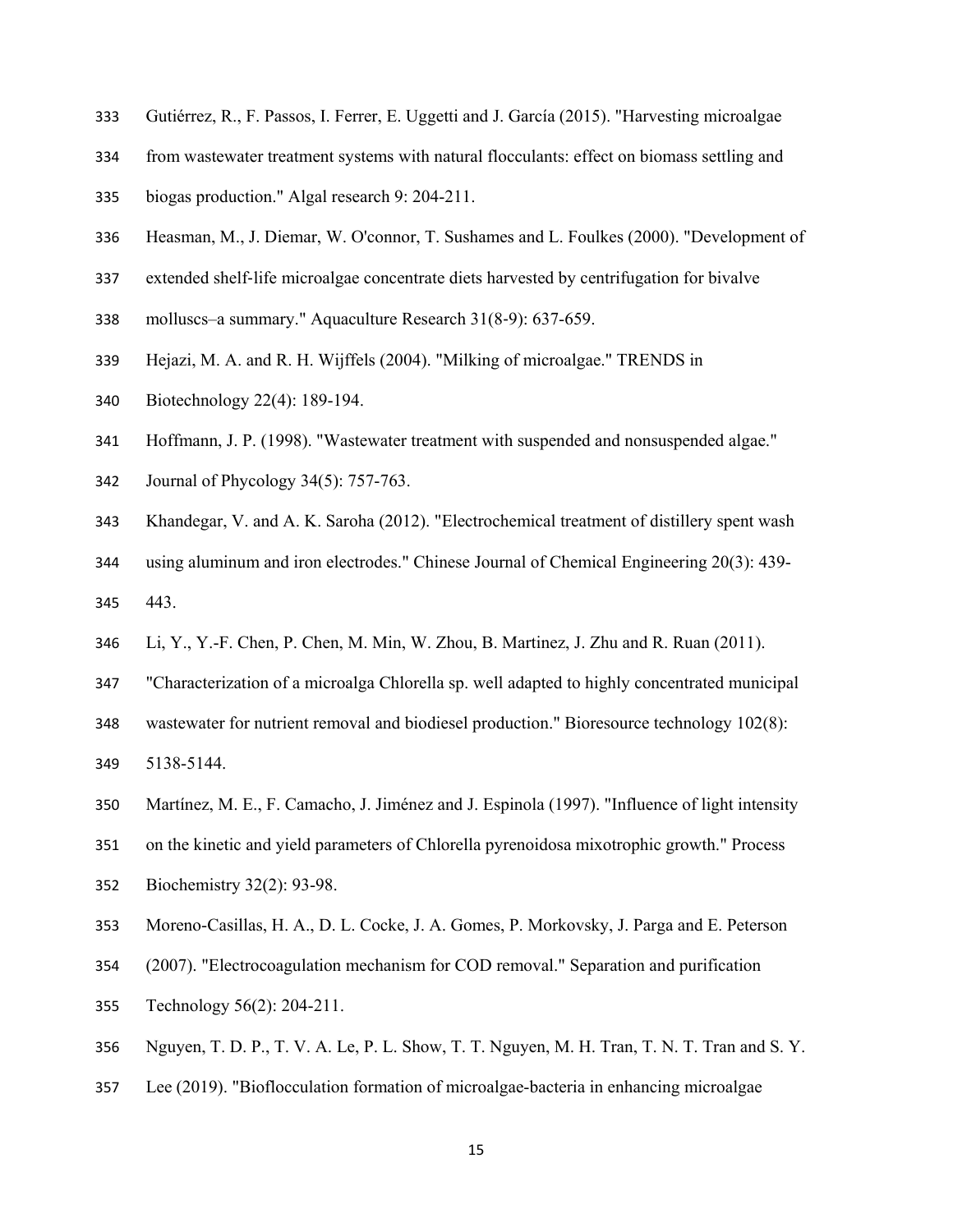- harvesting and nutrient removal from wastewater effluent." Bioresource technology 272: 34- 39.
- Olguín, E. J. (2012). "Dual purpose microalgae–bacteria-based systems that treat wastewater
- and produce biodiesel and chemical products within a Biorefinery." Biotechnology advances
- 30(5): 1031-1046.
- Papazi, A., P. Makridis and P. Divanach (2010). "Harvesting Chlorella minutissima using cell
- coagulants." Journal of applied Phycology 22(3): 349-355.
- Passos, F., M. Solé, J. García and I. Ferrer (2013). "Biogas production from microalgae
- grown in wastewater: effect of microwave pretreatment." Applied Energy 108: 168-175.
- Pieterse, A. and A. Cloot (1997). "Algal cells and coagulation, flocculation and sedimentation
- processes." Water Science and Technology 36(4): 111-118.
- Roeselers, G., M. Van Loosdrecht and G. Muyzer (2008). "Phototrophic biofilms and their
- potential applications." Journal of applied phycology 20(3): 227-235.
- Sahu, O., B. Mazumdar and P. Chaudhari (2014). "Treatment of wastewater by
- electrocoagulation: a review." Environmental science and pollution research 21(4): 2397-
- 2413.
- Sander, K. and G. S. Murthy (2010). "Life cycle analysis of algae biodiesel." The
- International Journal of Life Cycle Assessment 15(7): 704-714.
- Sridhar, R., V. Sivakumar, V. P. Immanuel and J. P. Maran (2011). "Treatment of pulp and
- paper industry bleaching effluent by electrocoagulant process." Journal of hazardous
- materials 186(2-3): 1495-1502.
- Tenney, M. W., W. F. Echelberger, R. G. Schuessler and J. L. Pavoni (1969). "Algal
- flocculation with synthetic organic polyelectrolytes." Applied microbiology 18(6): 965-971.